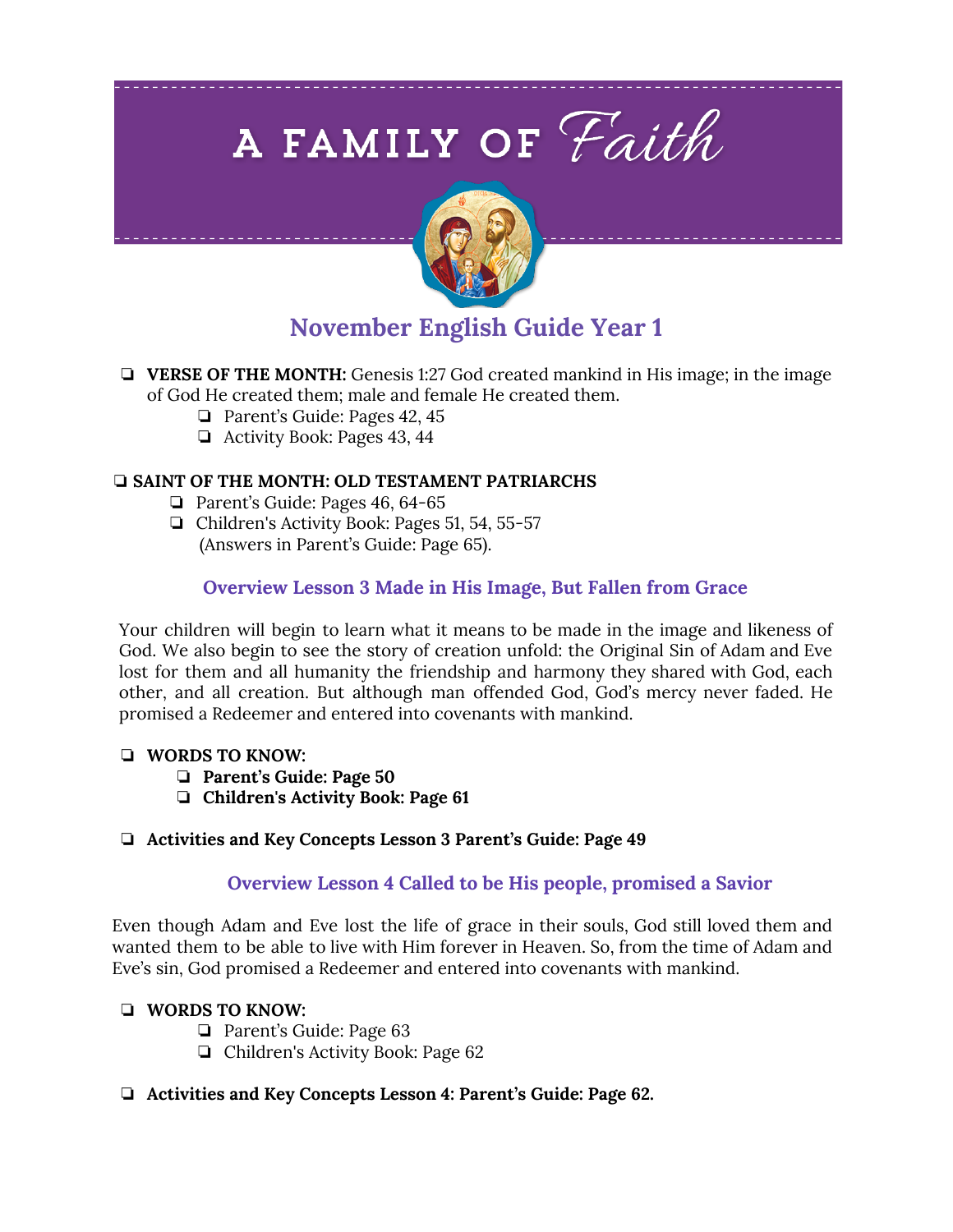❏ **Your Catholic Home: Scripture Reading and Lectio Divina** Parent's Guide**:** Page 44. If your family is not in the habit of reading Scripture together, this month—with lots of Bible readings in the activities – would be a great time to start.

Set aside five to ten minutes each evening to read the Bible together. Children love being read to, and it is a wonderful way to spend quality time together. You can read with smaller children next to you or in your lap. Have older children take turns reading a few verses at a time.

With your older children, try praying together with the ancient art of Lectio Divina, which is done in the following manner: Choose a Gospel passage, read it aloud, and then pause for several seconds of silence. Ask your spouse and children if any word or phrase stood out to them. Then have one of your older children read the passage aloud again. Devote a few minutes of silence to discern what God is calling each of you to do through His Word. Conclude with an Our Father.

#### **BY THE END OF THIS MONTH, YOUR CHILDREN SHOULD BE ABLE TO:**

#### ❏ **Recite this month's Scripture Memorization.**

- ❏ Parents Guide: Page 42, 45
- ❏ Children's Activity Book: Pages 43, 44.

#### ❏ **Define this month's Words to Know.**

- ❏ Parent's Guide: Pages 50, 63
- ❏ Activity Book: Page 61, 62

#### ❏ **Retell the story of the fall:**

- ❏ Parent's Guide: Pages 51-61
- ❏ Activity Book: Pages 45, 47, 48 (Answers in Parent's Guide: Page 57), 49-50 (Answers in Parent's Guide: Page 59).

#### ❏ **Explain some ways we can know that God keeps His Promises:**

- ❏ Parent's Guide: Pages 60-61, 64-70,
- ❏ Activity Book: Pages 51, 52 (Answers in Parent's Guide: Page 65), 53, 54, 55-56, 57 (Answers in Parent's Guide: Page 65), 58-59, 60 (Answers in Parent's Guide: Page 69).

#### ❏ **Tell you about Noah, Abraham, and Moses:**

- ❏ Parent's Guide: Pages 64-69,
- ❏ Activity Book: Pages 51, 54, 55-57 (Answers in Parent's Guide: Page 65), 58, 59, 60 (Answers in Parent's Guide: Page 69)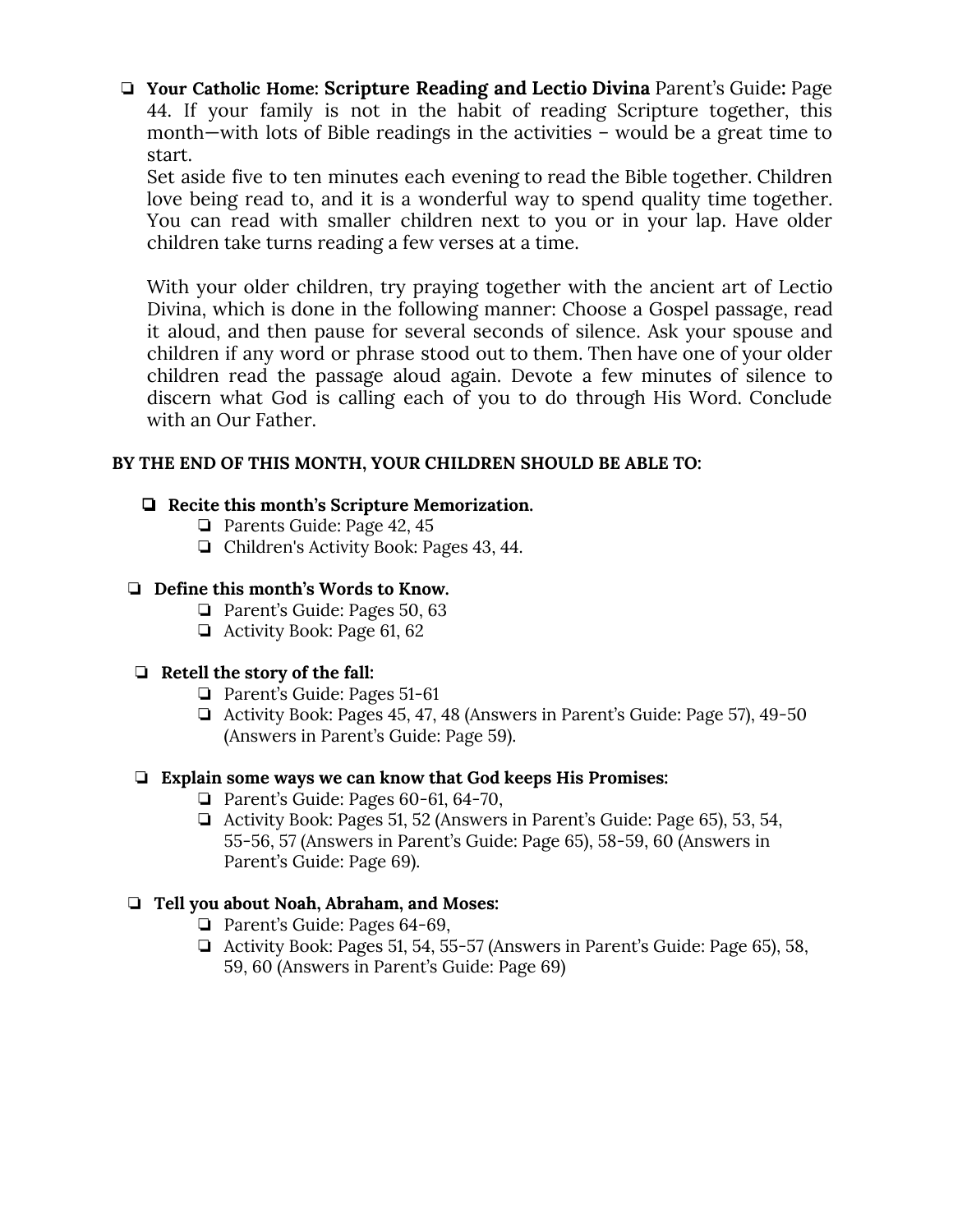# **THIS MONTH YOU EXPLORED AS A FAMILY THE QUESTIONS:**

# ❏ **What does it mean to be made in God's image and likeness?**

- ❏ Parent's Guide: **Made in His Image** 51-52, **I Reflect the Image of God p.** 53, **Body and Soul p.** 54-55, **What Is Grace? P.** 56-57
- ❏ Activity Book: Pages: **Scripture Memorization p.** 44, **Paper Figure Activity p.** 45, **Spiritual Creation and Material Creation p.** 47, **Our Life of Grace p.** 48 (Answer in Parent's Guide: **What Is Grace?p.** 57), **Original Holiness & Justice and the Fall p.** 49-50 (Answers in Parent's Guide: **Fall from Grace Scripture p.** 59).

# ❏ **How do we know God loves us?**

- ❏ Parent's Guide: **Made in His Image** p. 51-52, **Body and Soul p.**54-55, **What Is Grace? p.**56-57, **Fallen, But Loved by God p.** 60-61
- ❏ Activity Book: **Spiritual Creation and Material Creation p.** 47, **Our Life of Grace p.** 48 (Answers in Parent's Guide: **What Is Grace? p.** 57), **Original Holiness & Justice and the Fall p.** 49-50 (Answers in Parent's Guide: **Fall from Grace Scripture p.** 59).

# ❏ **How has God revealed Himself to us throughout salvation history?**

- ❏ Parent's Guide: **Covenants in Scripture** 64-65, **God Is a Promise Keeper p.**66-67, **Bible Promises Stars p.** 68-70
- ❏ Activity Book: **Coloring and Activity Pages p.** 51-52
- ❏ (Answers in Parent's Guide: **Covenants in Scripture** p. 65), **Coloring and Activity Pages** 53-54, **God's Mercy and Covenants Study Sheet p.**55-57 (Answers in Parent's Guide: **Covenants in Scripture** p.65), **God Keeps His Promises p.** 58-59, **Bible Promises Star p.** 60 (Answer in Parent's Guide: **Bible Promises Stars** p.69).

# **In Lesson 3 Your children learned:**

- ❏ **All people are made in the image and likeness of God, which means we have intellect, free will, and the capacity to love.**
	- ❏ Parent's Guide: **Made in His Image** p. 51-52, **I Reflect the Image of God p.** 53
	- ❏ Activity Book: **Scripture Memorization p.** 44, **Paper Figure Activity p.** 45.

# ❏ **People have immortal souls.**

- ❏ Parent's Guide: **Body and Soul p.** 54-55,
- ❏ Activity Book: **Spiritual Creation and Material Creation** p. 47.

# ❏ **Grace is God's own life within us**.

- ❏ Parent's Guide: **What Is Grace? p.** 56-57
- ❏ Activity Book: **Our Life of Grace p.** 48 (Answers in Parent's Guide: **What Is Grace? p.** 57).
- ❏ **Adam and Eve's sin, called Original Sin, means we are born without grace in our souls.**
	- ❏ Parent's Guide: **Fall from Grace Scripture p.**58-59
	- ❏ Activity Book: **Original Holiness & Justice and the Fall p.** 49-50
	- ❏ (Answers in Parent's Guide: **Fall from Grace Scripture** p.59).

## **In Lesson 4 your children learned:**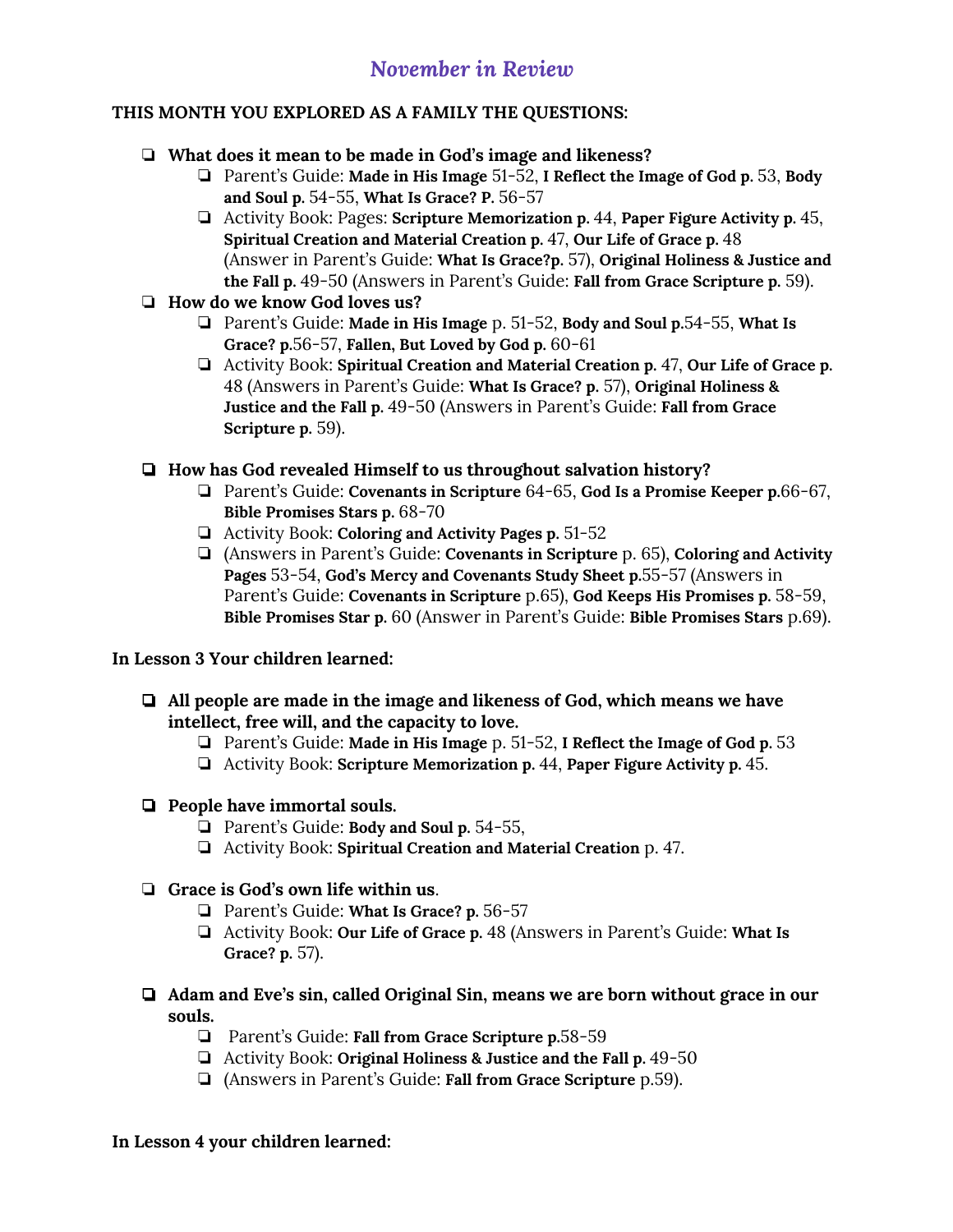## ❏ **God did not abandon humanity after the Fall.**

- ❏ Parent's Guide: **Fallen, But Loved by God** p.60-61,
- ❏ Activity Book: **Original Holiness & Justice and the Fall p.** 49-50 (Answers in Parent's Guide: **Fall from Grace Scripture** p.59).

# ❏ **God entered into covenants with mankind.**

- ❏ Parent's Guide: **Covenants in Scripture** p.64-65,
- ❏ Activity Book: **Coloring and Activity Pages p.**51-54, (Answers in Parent's Guide: **Covenants in Scripture p.** 65), **God's Mercy and Covenants Study Sheet p.** 55-57 (Answers in Parent's Guide: **Covenants in Scripture p.** 65).

## ❏ **God always keeps His promises.**

- ❏ Parent's Guide: **God Is a Promise Keeper p.** 66-67, **Bible Promises Stars p.** 68-69
- ❏ Activity Book: **God Keeps His Promises p.** 58-59, **Bible Promises Star p.** 60 (Answers in Parent's Guide: **Bible Promises Stars p.** 69).

## ❏ **Advent is a season of waiting and preparing for Jesus.**

- ❏ Parent's Guide: **Bible Promises Stars p.** 70
- ❏ Activity Book: **Bible Promises Star p.** 60 (Answers in Parent's Guide: **Bible Promises Stars p.** 69).

#### ❏ **Recommended Activities:**

- ❏ Parent's Guide: Pages 44, 45, 47, 50, 51-52, 53, 54-55, 56-57, 58-59, 60-61, 63, 64-65, 66-67, 68-69, 70, 71.
- ❏ Activity Book: Pages 44, 45, 47, 48 (Answers in Parent's Guide: Page 57), 49-50 (Answers in Parent's Guide: Page 59), 51, 52 (Answers in Parent's Guide: Page 65), 54, 55-57 (Answer in Parent's Guide: Page 65), 58-59, 60 (Answers in Parent's Guide Page 69), 61, 62.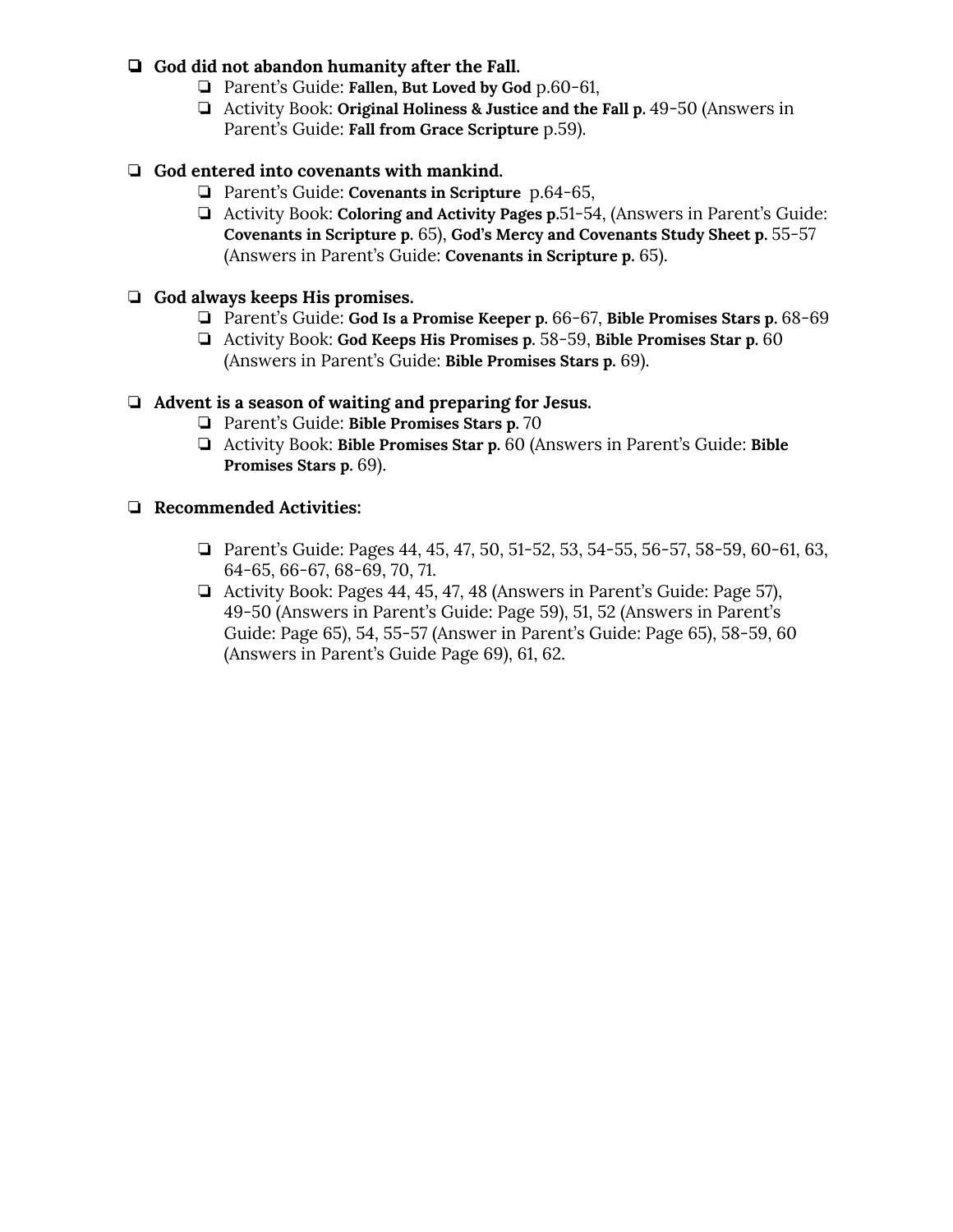|        | <b>Weekly Teaching for Parents</b>                                                                                                                                                                                                                                                                                                                                                                                                                                                                                                                                                                                                                                                                                                                                                                                                                                                                                                                                                                                                                                                                                                                                                                                               |
|--------|----------------------------------------------------------------------------------------------------------------------------------------------------------------------------------------------------------------------------------------------------------------------------------------------------------------------------------------------------------------------------------------------------------------------------------------------------------------------------------------------------------------------------------------------------------------------------------------------------------------------------------------------------------------------------------------------------------------------------------------------------------------------------------------------------------------------------------------------------------------------------------------------------------------------------------------------------------------------------------------------------------------------------------------------------------------------------------------------------------------------------------------------------------------------------------------------------------------------------------|
| Week 1 | $\Box$ Introduce Words to Know: Parent's discuss words to know with their<br>children on Parent Guide pages 50 and 63. Teach their children what the<br>words mean.<br>$\Box$ <b>Understand Words to Know:</b> By the end of the week, the children should<br>know how to explain and define the words to know.<br>Get to know Old Testament Patriarchs. Parents and children should read<br>❏<br>the brief biography of the Old Testament Patriarchs on Parent's Guide<br>pages 64-65<br>$\Box$ Learn Scripture Verse: Begin reciting daily the Scripture verse for the<br>month. "God created mankind in His image; in the image of God He created<br>them; male and female He created them."                                                                                                                                                                                                                                                                                                                                                                                                                                                                                                                                  |
| Week 2 | <b>Q</b> Parent and Child Activities: Parents should choose one or more activities<br>to teach Made in His image, Body and Soul, what is Grace, fall from grace,<br>and, fallen but loved by God in Parent's Guide pages 51-61, and lead the<br>children through this activity.<br>$\Box$ Learning Goal for the Week: Children should be able to answer the<br>question of what it means to be made in God's image and likeness, how do<br>we know that God loves us which we know because God created us and<br>promised to save us from our sins.                                                                                                                                                                                                                                                                                                                                                                                                                                                                                                                                                                                                                                                                              |
| Week 3 | $\Box$ Parent and Child Activities: Parents should choose one or more activity<br>on Covenants in Scripture in Parent's Guide on pages 64-70 to teach their<br>children.<br>$\Box$ Learning Goals for the Week: Children should be able to answer the<br>questions of How God has revealed Himself in Salvation History.<br>The children should learn how God has entered into covenants with<br>❏<br>His people. A covenant is a solemn promise that establishes a family<br>relationship.<br>God established a covenant with Adam and Eve that was a covenant of<br>u<br>a holy couple, the sign of this covenant was marriage,<br>God entered into a covenant with Noah that established a covenant of a<br>u<br>holy family, the sign of this covenant was a rainbow.<br>God entered into a covenant with Abraham that was a covenant of a<br>u<br>holy tribe, God made three promises to Abraham a land (nation) a name<br>(dynasty) and a worldwide blessing, the sign of this covenant was<br>circumcision<br>$\Box$ God entered into a covenant with Moses of a holy nation, the sign of<br>this covenant was the law, God entered into a covenant with David of a<br>Kingdom, the sign of this covenant was the temple. |